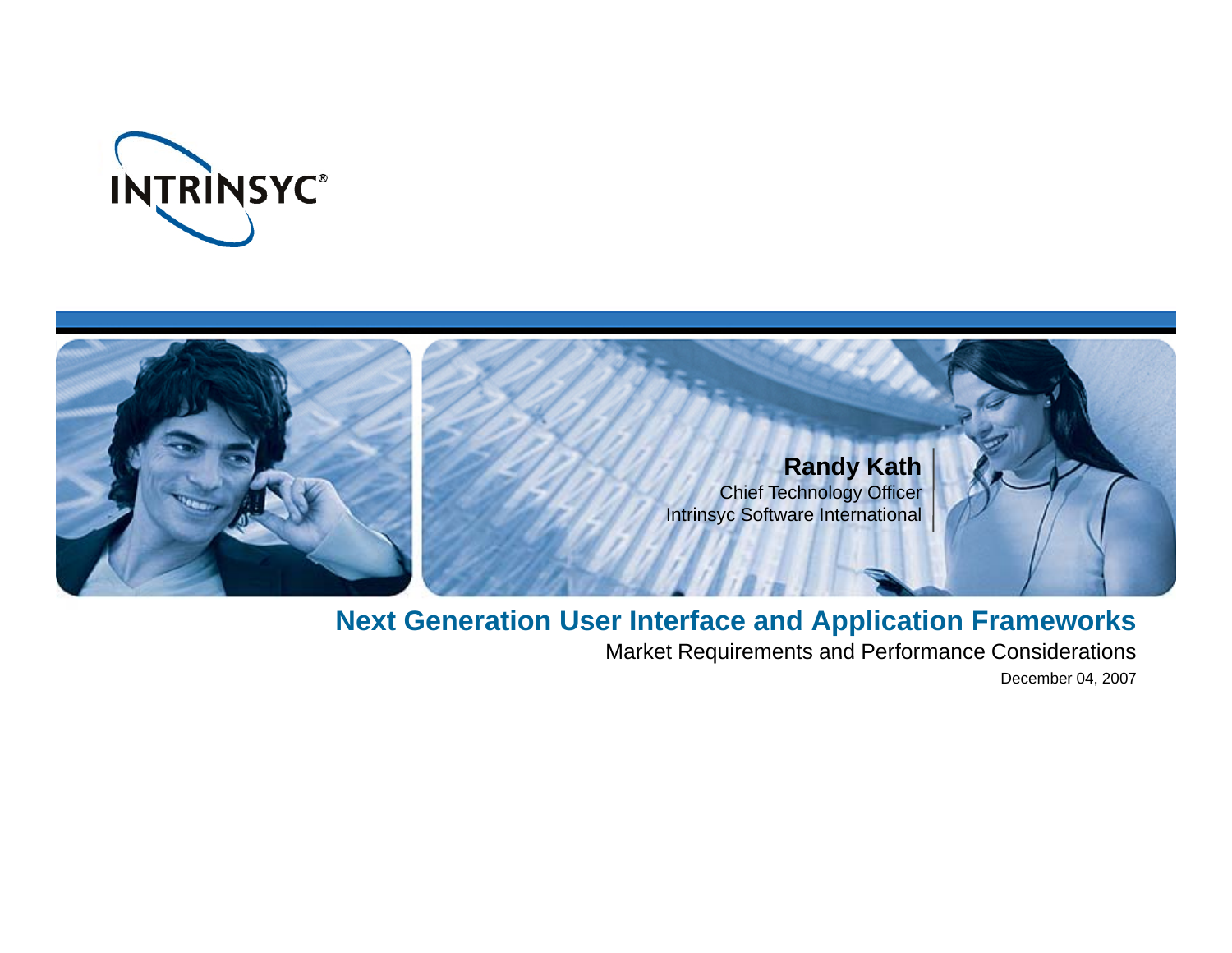

### **Major Market Disruption Events**

*Wall Street Journal, Front Page, November 6, 2007*

"Google, Inc. is trying to shake up the wireless industry's model by helping to create cheaper *phones that can support advanced Internet services and serve as a vehicle for its lucrative advertising."*

- • Google's Open Handset Alliance is trying to change the game
	- $\triangleright$  Creates an open platform for mobile application development
	- $\triangleright$  In theory, any ISV can build applications able to run on multiple phones without modification
	- ¾Google's ecosystem of Internet ISVs are likely early adopters
- • iPhone delivered stunning new UI innovations and Web application experiences
	- $\triangleright$  HTTP browsing, one click access to YouTube, Weather, Stocks R.I.P. WAP
- • Nokia buys Navteq, rolls out OVI
	- $\triangleright$  Focus on Internet service oriented applications and user experiences
- •• Verizon Wireless to allow open access to 3<sup>rd</sup> party applications beginning late 2008

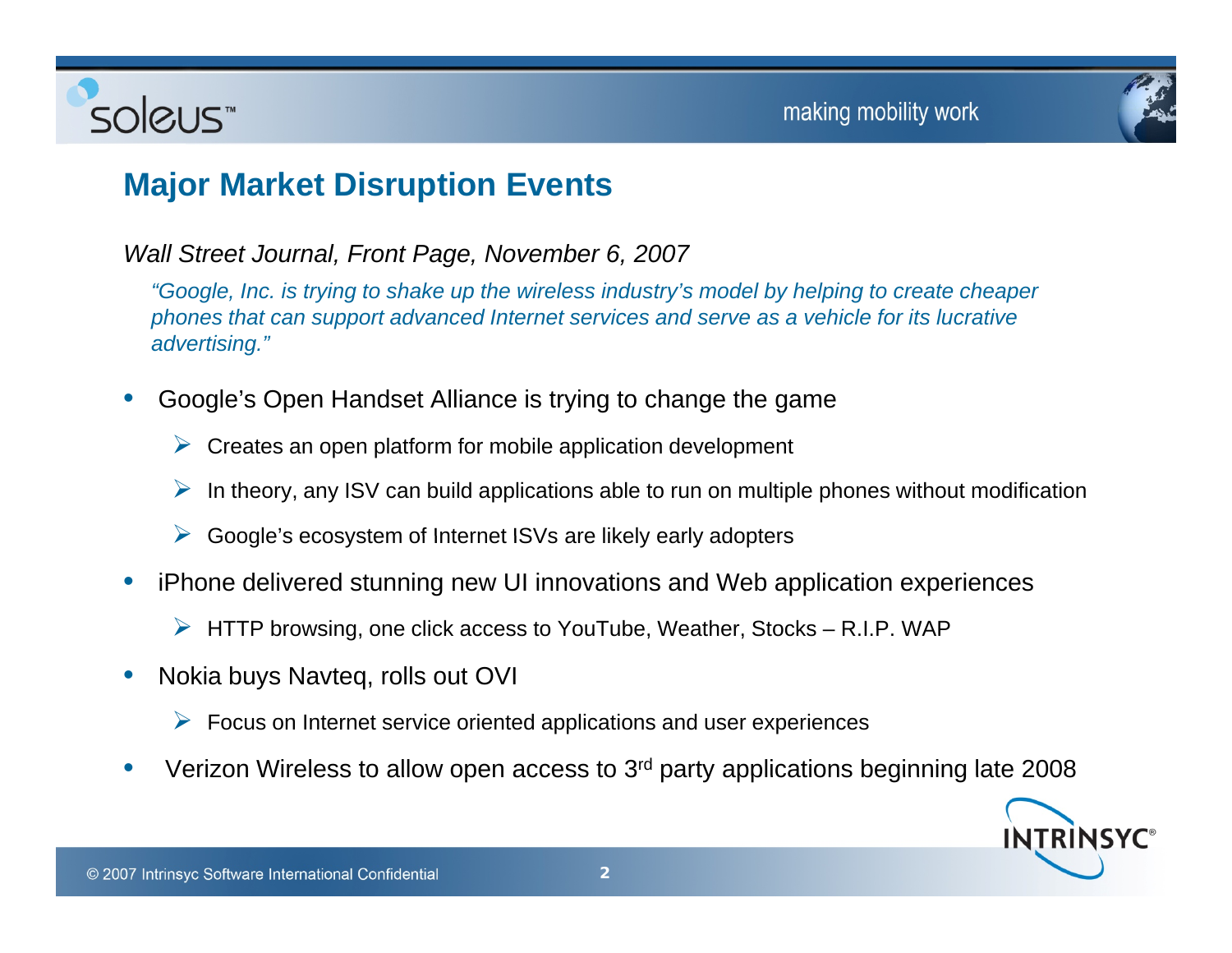

### **UI Market Requirements**

- $\bullet$  Rich UI functionality and support for new third-party web-based applications are fast becoming the primary feature differentiators on new handsets
	- ¾ **Customized Phone Screens** – Users will choose the icons and information they see when they turn on their phones – like streaming news feeds or weather or updates from their social community sites – like themes today, only richer and deeper customization options
	- **► Software Widgets** Facebook, Myspace, YouTube and other social networking sites are focusing on mobile offerings for their users – this trend will undoubtedly lead to consumer demand for third-party web-applications on phones<sup>[1]</sup>
	- ¾ **New Interface Technologies –** Apple iPhone raised the bar with its gesture-based interface. The ability flick the screen to start scrolling, or pinch to zoom in and out of photos and incorporation of MEMS sensor input are suddenly must have UI features.
- •However, the need to get products to market quickly and cost-effectively is greater than ever



An innovative User Interface

INTRINSYC

 $\mu$  12.3 million consumers in the US and Europe accessed a social networking site with their mobile handset during June 2007 (source: M:Metrics).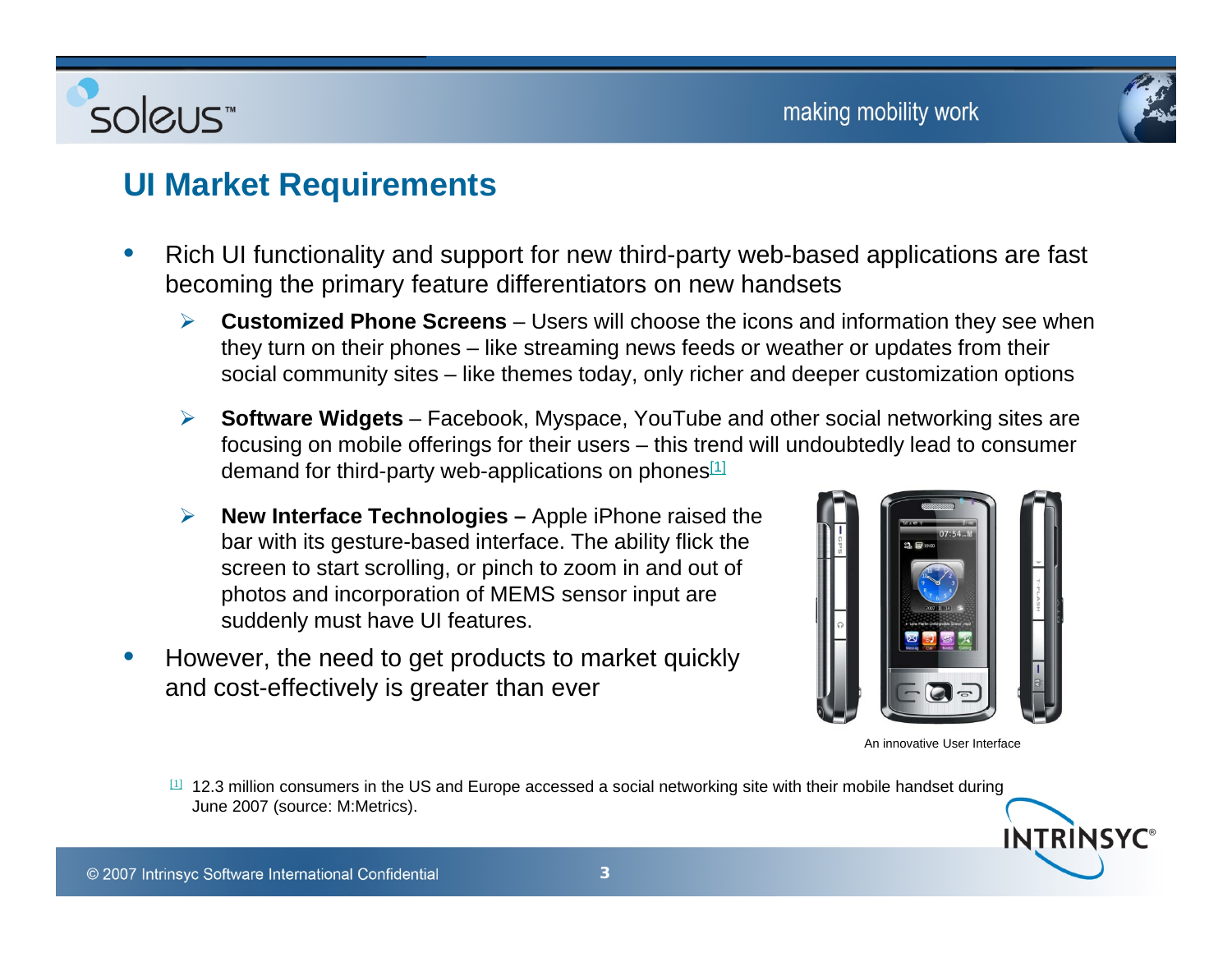



# **UI M k t R i t Market Requirements**

Soleus

What constitutes a rich UI experience today… and tomorrow?

| <b>UI Element</b>            | <b>What Exists Now</b>                                        | <b>Where We Will Be Tomorrow</b>                                                                                                                                                       |
|------------------------------|---------------------------------------------------------------|----------------------------------------------------------------------------------------------------------------------------------------------------------------------------------------|
| Design                       | Static, generic interfaces,<br>limited branding/customization | Unique user interfaces that focus on specific<br>customer experiences; deep branding and<br>customization capabilities including views, idle<br>screen iconography and indicator icons |
| Input                        | Keypad/keyboard, pen/stylus,<br>limited touch-screen          | Gesture recognition, voice recognition, MEMS<br>sensor input, location-based contextual<br>awareness                                                                                   |
| <b>Screen</b>                | Small, boring, one-dimensional<br>experience                  | Larger touch screens, high-resolution images,<br>tailored experiences, multi-purpose usability, 3-D<br>graphics, active animations and transitions                                     |
| Multimedia                   | Limited music and video                                       | Video, music, animations, complex image<br>support, web-services                                                                                                                       |
| <b>Application Framework</b> | OEM-specific, closed,<br>proprietary                          | Open platforms, easy customization, simple 3rd<br>party integration, accelerated innovation                                                                                            |

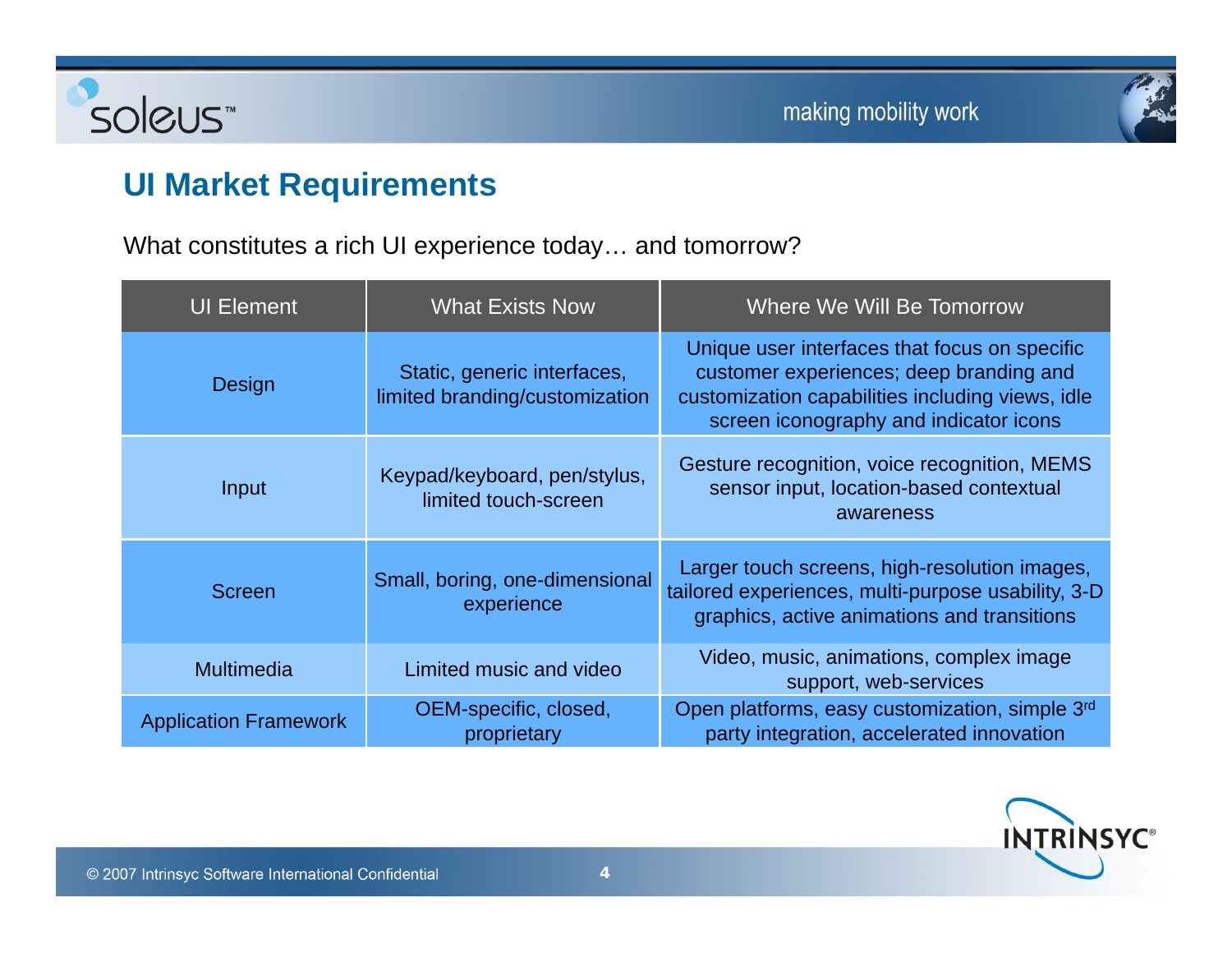



### **UI P f C id ti Performance Considerations**

- $\bullet$  Many UIs today rely on interpretive code such as Flash, .Net, Java, Ajax or Dalvik and use a virtual machine for application execution
	- ¾ The upside is that virtual machines are portable across operating systems and CPUs, though fragmentation does occur (e.g. Java JSRs)
	- ¾ Downside is increased memory requirement and slower performance
- •UIs implemented using native code execution typically deliver superior performance while using less memory
	- ¾But they are more cumbersome to build and are generally less portable
- • Ideal solution blends the best of these two offerings
	- ¾ XML-based UI abstraction with native code application execution model

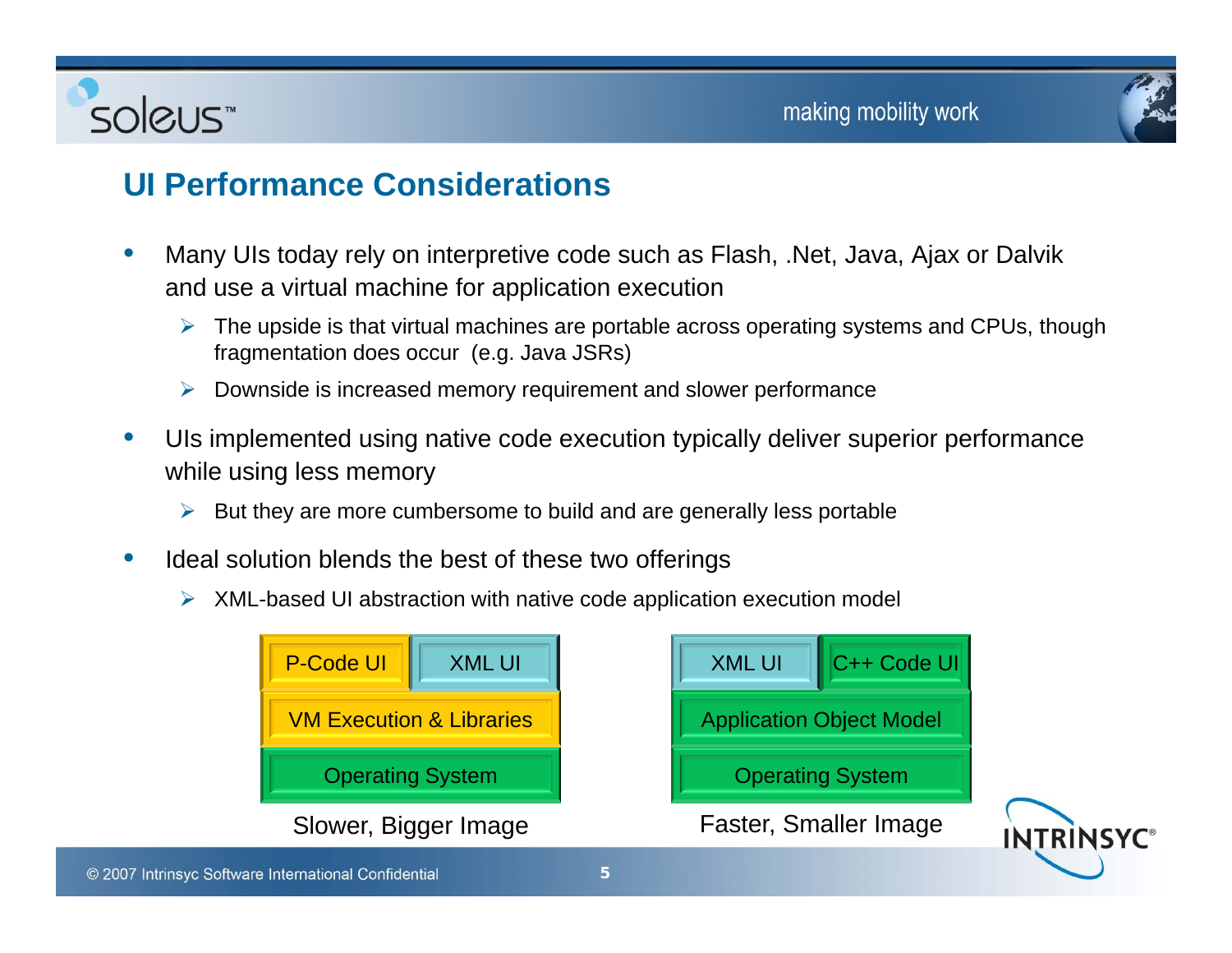



### **UI I t ti C id ti Integration Considerations**

- • The goal is to achieve the best possible user experience with a rich, next-generation user interface and application framework
- $\bullet$  Must integrate and link together the User Interface and Application Framework
	- $\triangleright$  Lots of User Interfaces are look and feel only  $-$  UI is not integrated at the application level
	- $\triangleright$  UI should be more than just skin deep needs to go deep into how the user flows through applications.
- • Requires an integration mechanism
	- ¾An "SDK" that enables replaceable third-party software applications
	- $\triangleright$  A framework for building user interface, preferably in XML
	- $\triangleright$  An application object model providing functionality shared by multiple applications
	- $\triangleright$  Includes Web services object extensions
	- $\triangleright$  A toolset that is optimized to differentiate between application and UI layers, freeing developers to customize features in both layers

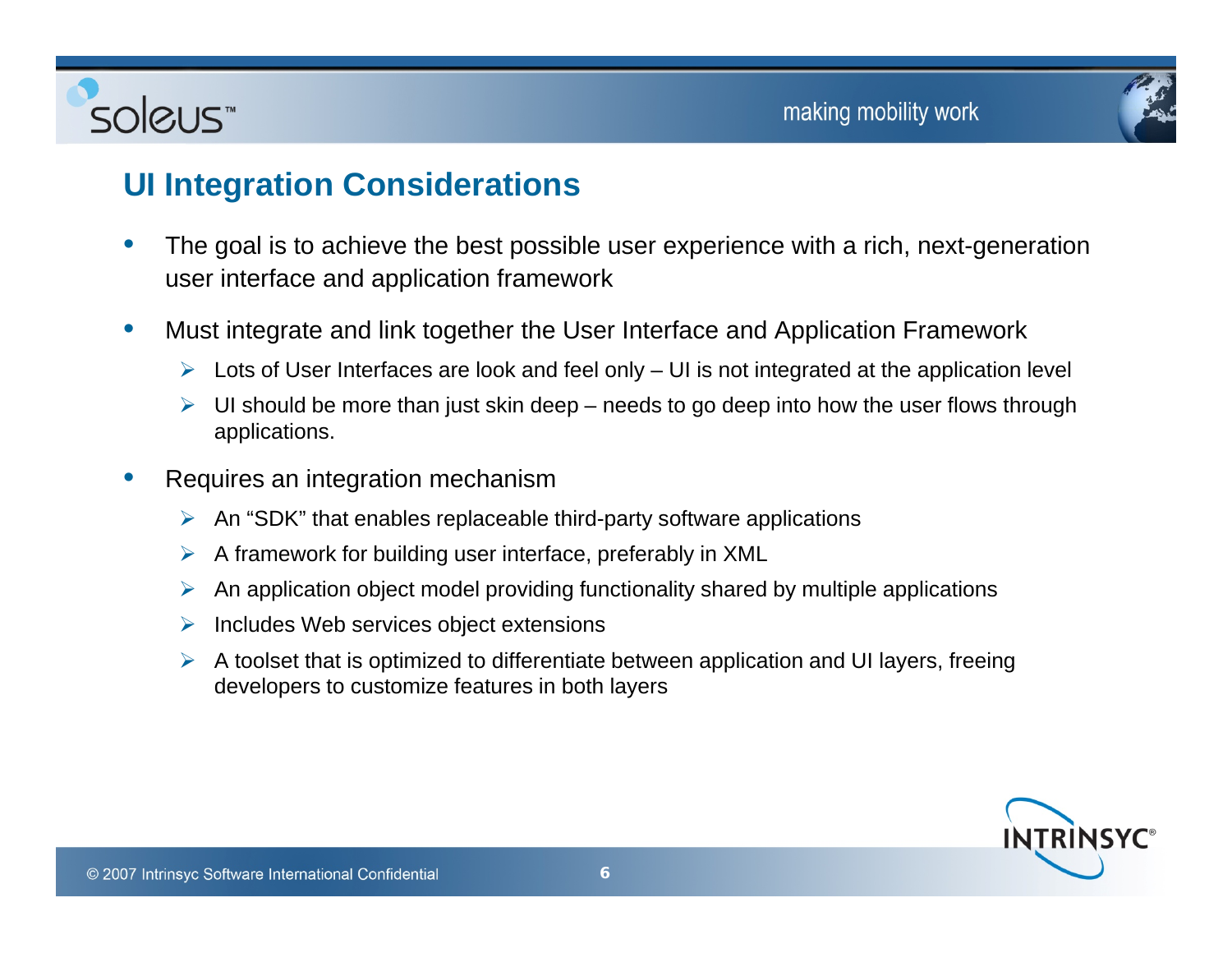# soleus<sup>"</sup>

# **UI T l C id ti Tools Considerations**

- $\bullet$  To develop a rich, flexible UI, developers need a framework designed to work in the tool chain where application development is performed
- • Complete customization of the end-to-end user experience: applications and services; overall look and feel of the UI; the behavior of applications; and the creation of new UI elements



- $\bullet$ A rich application object model with support for new Web-applications and thoughtful 3<sup>rd</sup> party integration
- • It includes a standard SDK that allows developers to work on designs without having to consider custom OS image configurations
- • A great design environment including WYSWYG layout, emulation, an extensible library of widgets, built-in themes, support for scripted animation and a robust host platform

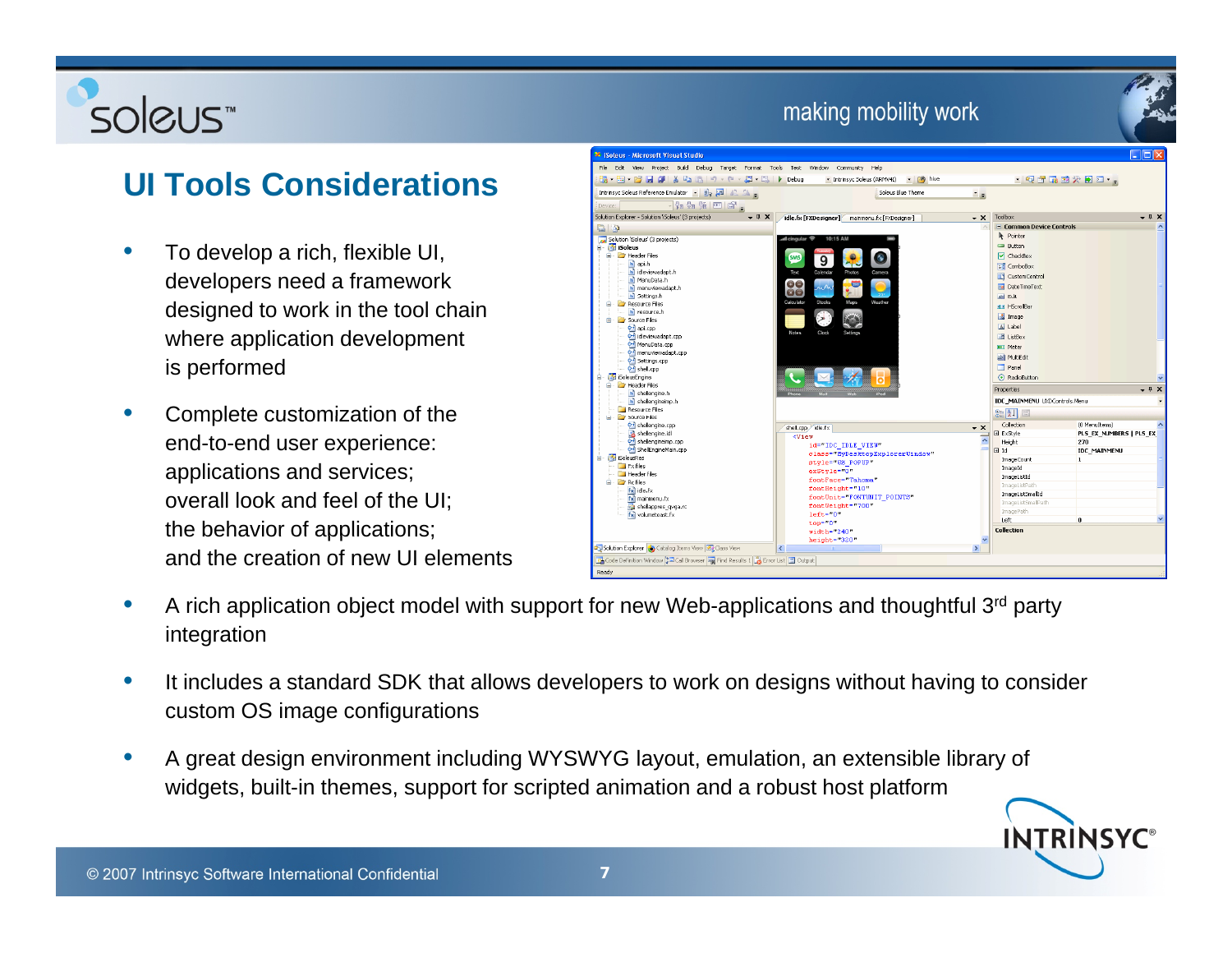



# Next Generation UI & Apps Framework Must Haves

- $\bullet$  Innovative features
	- $\blacktriangleright$ Gesture-based input, rich graphics and animation effects, web-application object model
- $\bullet$  Performance
	- $\triangleright$  Customizable, XML-based UI abstraction with native code execution
- • Integration
	- ¾ Application object model designed to support innovative new Web-based applications and integrate functionality with existing and future  $3<sup>rd</sup>$  party applications
- $\bullet$  Tool Chain
	- $\triangleright$  A solid tool chain with UI and Application framework features to support rapid customization and end-to-end user experience development